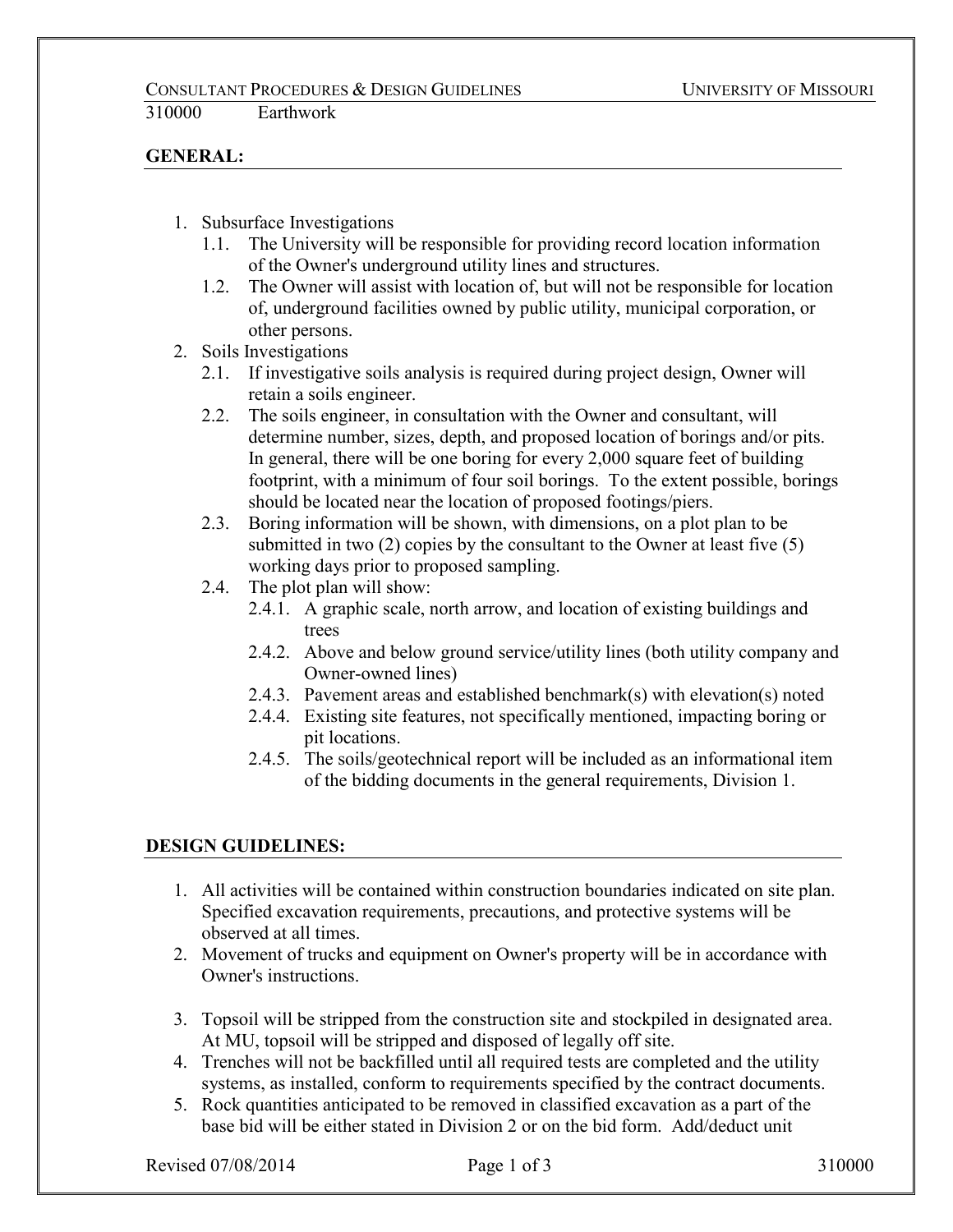## 310000 Earthwork

prices for rock removal will be included on the Bid for Lump Sum Contract Form. Relatively accurate estimates of rock removal are important for defining accurate construction estimates.

- 6. For purposes of identifying and measuring rock, which may be encountered during classified excavation, the following definitions will be used. The definitions are based on minimum equipment requirements, which must be equaled or exceeded by the contractor. If the contractor chooses to use equipment of lesser size, capacity, or power than specified for excavating purposes, the contractor will assume all responsibility for the cost and method of removal of material resembling rock, which cannot be removed with their equipment. Therefore, contract unit prices submitted by the contractor for rock excavation will only be applicable if the contractor's equipment equals or exceeds equipment requirements specified below:
	- 6.1. Open Excavation
		- 6.1.1. Rock excavation in open excavations will include removal and disposal of any sound and solid mass, layer or ledge, regardless of origin, which cannot be effectively loosened or broken down in multiple passes in opposite directions.
		- 6.1.2. A late model crawler-type tractor rated with at least 170 net flywheel horsepower, equipped with a hydraulic ripper with one digging point of standard design and size, and with tractor operating in low gear.
	- 6.2. Pit and/or Trench Excavation
		- 6.2.1. Rock excavation in trenches and pits will include removal and disposal of any sound and solid mass, layer or ledge, regardless of origin, which cannot be excavated and removed by a 3/4 cubic yard capacity hydraulic backhoe, rated at not less than 90 net flywheel horsepower, and 30,000 pound drawbar pull.
	- 6.3. Drilled Pier Excavation
		- 6.3.1. Weathered rock/shale pier excavation is defined as any material that cannot be drilled or removed with conventional earth augers and requires the use of rock augers for drilling.
		- 6.3.2. Rock excavation is defined as any sound and solid mass, layer or ledge, regardless of origin, which cannot be drilled with conventional earth augers or underreaming tools and requires alternate drilling methods for removal, such as special core barrels, air tools, and/or other methods of rock excavation. (The minimum size drill rig is one with a rated positive crowd force of 37,000 pounds and a continuous torque rating of 25,000 foot pounds).
- 7. Disposal on Owner's designated site (use as directed by the Project Manager [PM]): contractor will remove excess suitable fill materials from project site and dispose of materials on the Owner's designated site. The distance contractor will have to haul materials for disposal will be in the contract documents. Contractor will level off fill materials at dump site. Unsuitable fill will be disposed of legally off the Owner's property.
- 8. Disposal off-site (use as directed by PM): contractor will remove excess suitable and unsuitable fill materials from project site and dispose of legally off the Owner's property.

Revised  $07/08/2014$  Page 2 of 3 310000